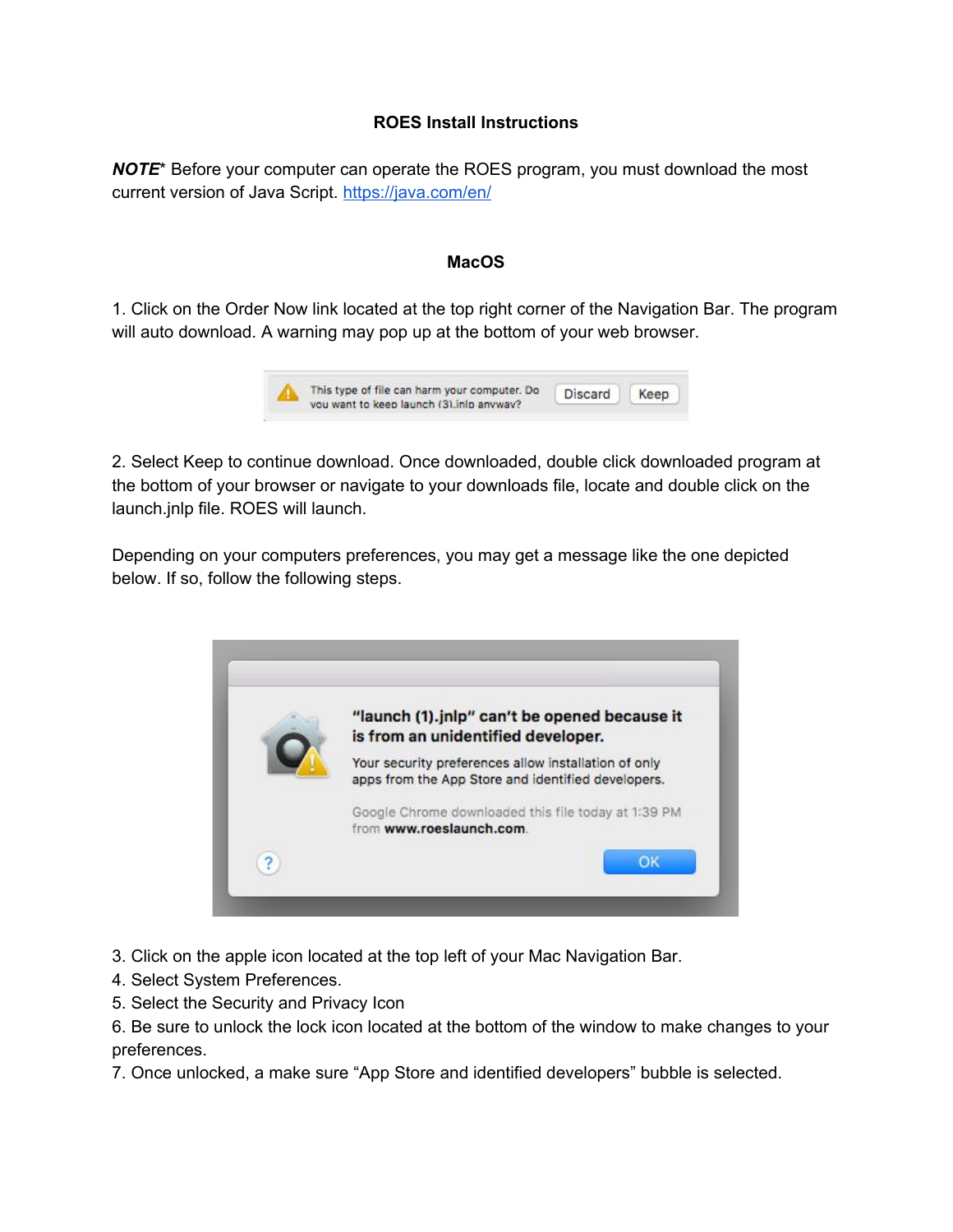

- 8. Then Select "Open Anyways".
- 9. The following window will display. Select "Open".

|   | "launch (1).jnlp" is from an unidentified<br>developer. Are you sure you want to open it? |  |
|---|-------------------------------------------------------------------------------------------|--|
|   | Opening "launch (1).jnlp" will always allow it to run on<br>this Mac.                     |  |
|   | Google Chrome downloaded this file today at 1:39 PM<br>from www.roeslaunch.com.           |  |
| ? | Cancel<br>Open                                                                            |  |

10. Another window will display. Check the box below and then select "Run".

| Name:                                   | <b>ROES</b>                                                                 |
|-----------------------------------------|-----------------------------------------------------------------------------|
|                                         | Publisher: SoftWorks Systems, Inc.                                          |
| Location:                               | http://www.roeslaunch.com                                                   |
| trust the location and publisher above. | computer and personal information at risk. Run this application only if you |
|                                         |                                                                             |